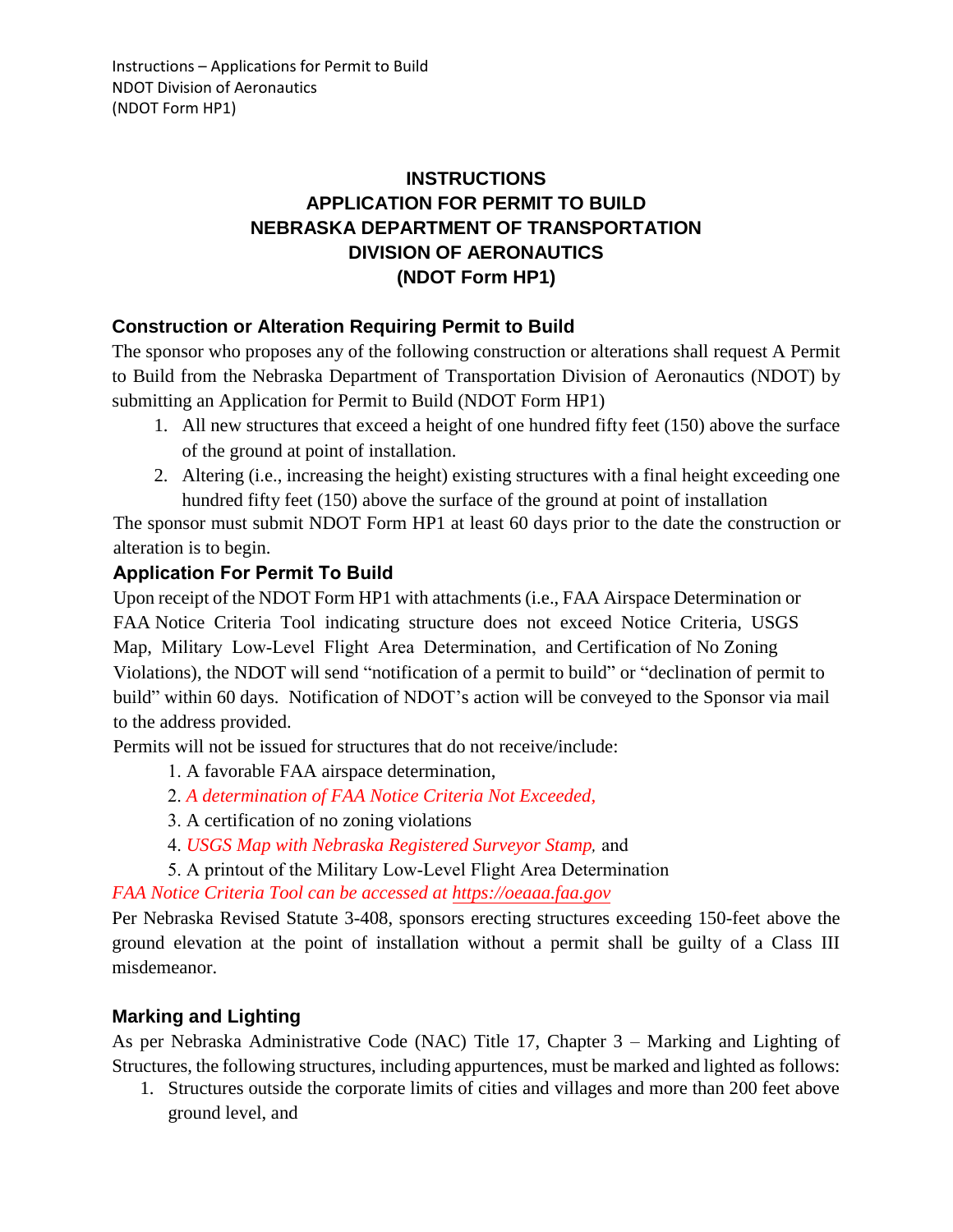2. Structures within the corporate limits of cities and villages and more than 500 feet above ground level.

Marking and lighting must be in the manner prescribed in the Federal Aviation Administration Advisory Circular (AC) 70/7460-1K "Observation Marking and Lighting dated April 15, 2000, including Change 1, incorporated into these regulations by reference. A copy of this advisory circular may be obtained from the NDOT Division of Aeronautics, 3431 Aviation Road Suite 150, Lincoln, Nebraska 68524-1800. It shall be the duty of the persons, firms, and corporations owning, maintaining, or using such structures to provide and maintain such marking and lighting. The proposed marking and lighted plan will be prepared by the sponsor and submitted with the Application for Permit to Build.

#### **Permit To Build**

Upon receipt of Permit to Build, the Sponsor will provide written notification to the Nebraska Department of Transportation Division of Aeronautics:

- 1. Within 30 days completion of construction (Notice of Construction)
- 2. To cancel the Permit to Build if it is determined the Sponsor will not construct (Request to Cancel)
- 3. Upon transfer of ownership of the structure (Transfer of Ownership)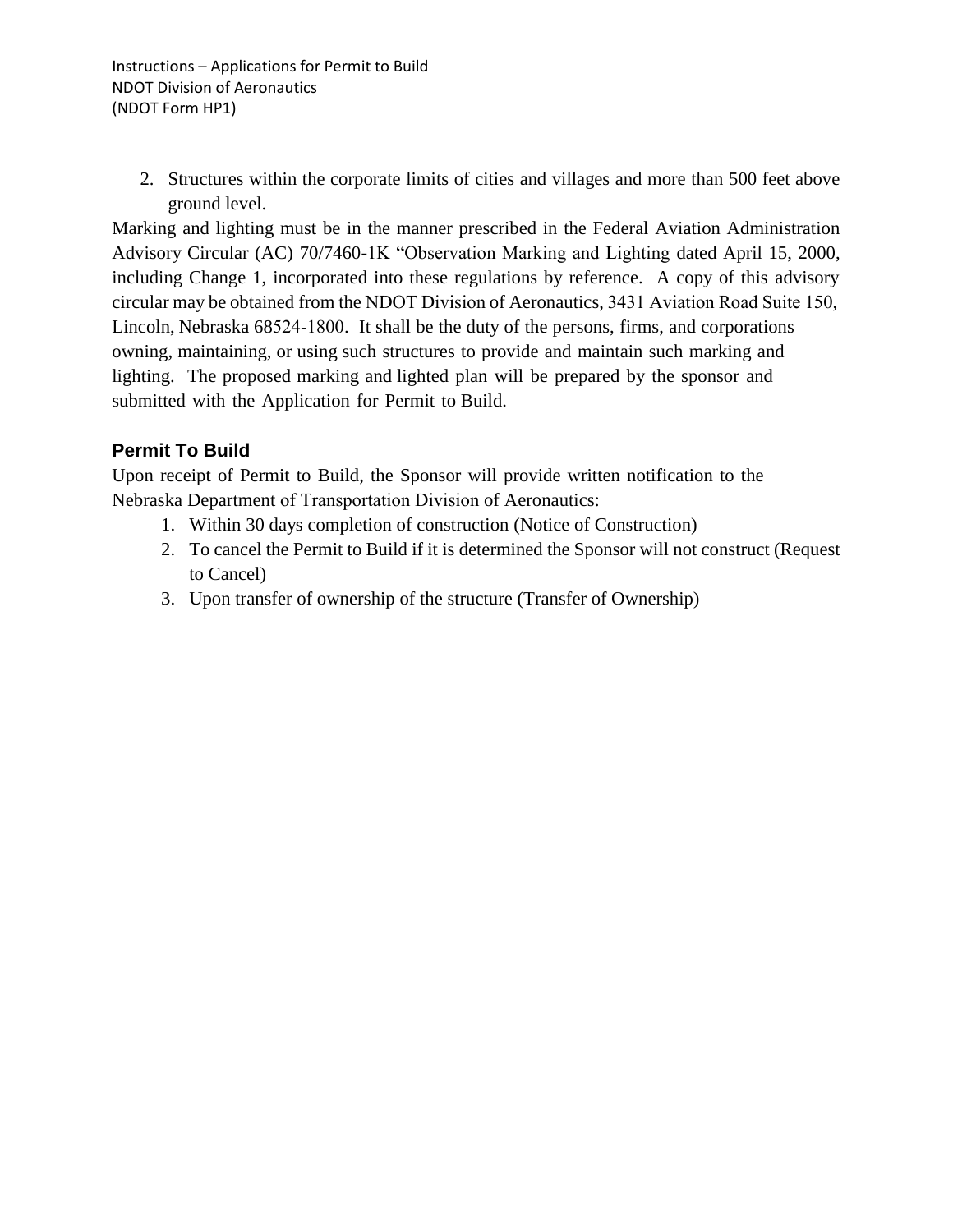|                                                                                                                   |                  |                                                                                                                                                                                                  | Failure To Provide All Requested Information May Delay Processing | <b>NDA USE ONLY</b><br><b>NDOT Permit Number</b>                                  |
|-------------------------------------------------------------------------------------------------------------------|------------------|--------------------------------------------------------------------------------------------------------------------------------------------------------------------------------------------------|-------------------------------------------------------------------|-----------------------------------------------------------------------------------|
| <b>Division of Aeronautics</b>                                                                                    |                  | <b>APPLICATION FOR PERMIT TO BUILD</b>                                                                                                                                                           |                                                                   |                                                                                   |
| 1. Sponsor (person, company, etc. proposing action)                                                               |                  |                                                                                                                                                                                                  |                                                                   |                                                                                   |
| Contact:                                                                                                          |                  | Company:                                                                                                                                                                                         |                                                                   |                                                                                   |
| <b>Address:</b>                                                                                                   |                  | City:                                                                                                                                                                                            | State:                                                            | Zip:                                                                              |
| Email                                                                                                             |                  | Telephone:                                                                                                                                                                                       |                                                                   | FAX:                                                                              |
| $\Box$ New Construction $\Box$ Alteration<br>2. Notice of:                                                        |                  |                                                                                                                                                                                                  |                                                                   |                                                                                   |
|                                                                                                                   |                  |                                                                                                                                                                                                  |                                                                   |                                                                                   |
|                                                                                                                   |                  |                                                                                                                                                                                                  |                                                                   |                                                                                   |
| 6. Structure Type: □ Antenna Tower - FCC Antenna Structure Registration No. _______________________               |                  |                                                                                                                                                                                                  |                                                                   |                                                                                   |
|                                                                                                                   |                  | $\Box$ Crane, $\Box$ Building, $\Box$ Power Line, $\Box$ Tower, $\Box$ Wind Turbine                                                                                                              |                                                                   |                                                                                   |
|                                                                                                                   |                  | $\Box$ Other $\Box$                                                                                                                                                                              |                                                                   |                                                                                   |
| 7. Nature of Intended Use of Structure:                                                                           |                  |                                                                                                                                                                                                  |                                                                   |                                                                                   |
|                                                                                                                   |                  |                                                                                                                                                                                                  |                                                                   |                                                                                   |
|                                                                                                                   |                  |                                                                                                                                                                                                  |                                                                   |                                                                                   |
| 8. Marking/Painting and or Lighting Proposed:                                                                     |                  | $\Box$ Red Lights and Paint, $\Box$ White Lights - Medium Intensity, $\Box$ White Lights - High Intensity, $\Box$ Dual Lights - Red and Medium Intensity White                                   |                                                                   |                                                                                   |
|                                                                                                                   |                  |                                                                                                                                                                                                  |                                                                   |                                                                                   |
|                                                                                                                   |                  |                                                                                                                                                                                                  |                                                                   |                                                                                   |
|                                                                                                                   |                  |                                                                                                                                                                                                  |                                                                   |                                                                                   |
| 11. Datum: $\Box$ NAD 83                                                                                          |                  |                                                                                                                                                                                                  |                                                                   |                                                                                   |
|                                                                                                                   |                  |                                                                                                                                                                                                  |                                                                   |                                                                                   |
|                                                                                                                   |                  |                                                                                                                                                                                                  |                                                                   |                                                                                   |
| 16. Ground Elevation at Site (AMSL): _______________________ ft.                                                  |                  |                                                                                                                                                                                                  |                                                                   | 17. Structure Height. (Including Appurtenances) (AGL): ______________________ ft. |
|                                                                                                                   |                  |                                                                                                                                                                                                  |                                                                   |                                                                                   |
| 19. Required Attachments (Failure to provide the following will delay processing and issuance of a permit):       |                  |                                                                                                                                                                                                  |                                                                   |                                                                                   |
|                                                                                                                   |                  | FAA Airspace Determination (FAA Aeronautical Study Number ______________________                                                                                                                 |                                                                   | ), OR $\Box$ FAA Airspace                                                         |
|                                                                                                                   |                  | Determination Not Submitted; Does Not Exceed FAA Notice Criteria (FAA Notice Criteria Tool Printout Attached)                                                                                    |                                                                   |                                                                                   |
|                                                                                                                   |                  | Structure is NOT within Nebraska National Guard Terrain Flight Training Area (See Attached Documentation),                                                                                       |                                                                   |                                                                                   |
|                                                                                                                   |                  | OR □ Structure IS WITHIN Nebraska National Guard Terrain Flight Training Area (See Attached Mitigation Plan)                                                                                     |                                                                   |                                                                                   |
|                                                                                                                   |                  | USGS 7.5 Minute Quadrangle Map with the Precise Site Marked and Stamped By Nebraska Registered Surveyor<br>Notarized Certification of No Zoning Violations From County/City Zoning Administrator |                                                                   |                                                                                   |
|                                                                                                                   |                  | Marking and Lighting Plan - $\Box$ ATTACHED or $\Box$ NOT REQUIRED AS DEFINED IN NEBRASKA REVISED STATUTE 3-407                                                                                  |                                                                   |                                                                                   |
| I hereby certify that all of the above statements are true, complete, and correct to the best of my knowledge.    |                  |                                                                                                                                                                                                  |                                                                   |                                                                                   |
| I acknowledge that any changes to the above information will require future submittals to the Nebraska Department |                  |                                                                                                                                                                                                  |                                                                   |                                                                                   |
| of Aeronautics.                                                                                                   |                  |                                                                                                                                                                                                  |                                                                   |                                                                                   |
|                                                                                                                   |                  |                                                                                                                                                                                                  |                                                                   |                                                                                   |
| Date                                                                                                              |                  | Typed or Printed Name and Title of Person Filing the Application                                                                                                                                 |                                                                   |                                                                                   |
|                                                                                                                   |                  |                                                                                                                                                                                                  |                                                                   |                                                                                   |
|                                                                                                                   | <b>Signature</b> |                                                                                                                                                                                                  |                                                                   |                                                                                   |
| <b>NDA Form HP1</b>                                                                                               |                  | Submit Application & Attachments To: NDOT Division of Aeronautics                                                                                                                                |                                                                   |                                                                                   |

**Lincoln, NE 68524-1800**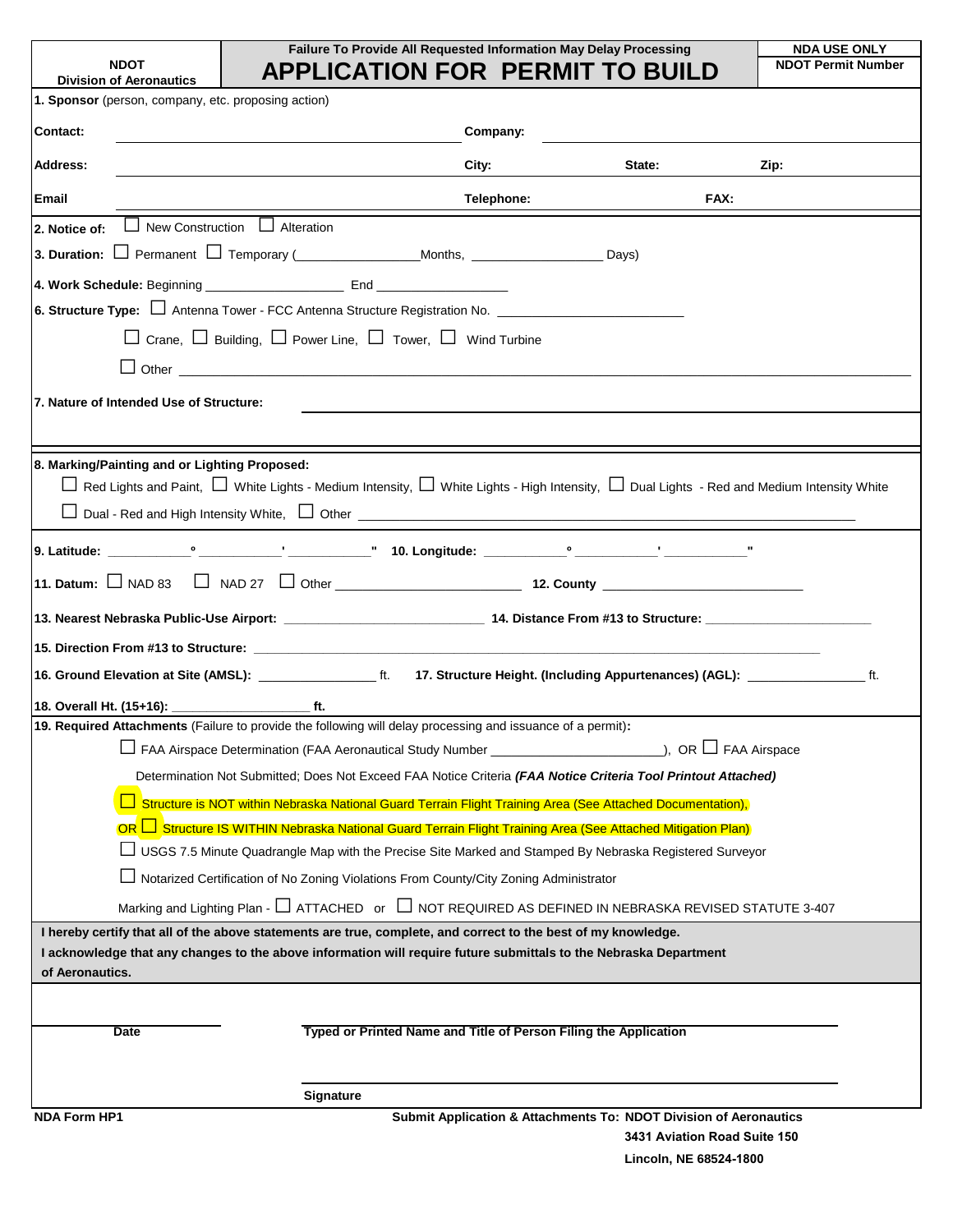|                                                                                                                |                                                                                                | <b>CERTIFICATION OF NO ZONING VIOLATIONS</b> |     |                        | <b>NDA USE ONLY</b> |
|----------------------------------------------------------------------------------------------------------------|------------------------------------------------------------------------------------------------|----------------------------------------------|-----|------------------------|---------------------|
| <b>NDOT</b>                                                                                                    |                                                                                                |                                              | for | <b>NDOT PERMIT NO.</b> |                     |
| <b>Division of Aeronautics</b>                                                                                 |                                                                                                | <b>APPLICATION FOR PERMIT TO BUILD</b>       |     |                        |                     |
| Sponsor (person, company, etc. proposing action)                                                               |                                                                                                |                                              |     |                        |                     |
|                                                                                                                |                                                                                                |                                              |     |                        |                     |
|                                                                                                                |                                                                                                |                                              |     |                        |                     |
|                                                                                                                |                                                                                                |                                              |     |                        | Telephone: FAX:     |
|                                                                                                                |                                                                                                |                                              |     |                        |                     |
|                                                                                                                |                                                                                                |                                              |     |                        |                     |
| Latitude: 2008. [2018] [2019] [2019] [2019] [2019] [2019] [2019] [2019] [2019] [2019] [2019] [2019] [2019] [20 |                                                                                                |                                              |     |                        |                     |
|                                                                                                                |                                                                                                |                                              |     |                        |                     |
|                                                                                                                |                                                                                                |                                              |     |                        |                     |
|                                                                                                                | This Certification of No Zoning Violations certifies that the Zoning Administrator of          |                                              |     |                        |                     |
|                                                                                                                | County, Nebraska has reviewed the proposed structure                                           |                                              |     |                        |                     |
|                                                                                                                | Application for Permit to Build, which is being submitted to the Nebraska Department of        |                                              |     |                        |                     |
|                                                                                                                | Transportation Division of Aeronautics. Based on the information submitted, the Zoning         |                                              |     |                        |                     |
|                                                                                                                |                                                                                                |                                              |     |                        |                     |
|                                                                                                                | proposed structure would not violate local zoning standards and the Zoning Administer does not |                                              |     |                        |                     |
|                                                                                                                | object to the construction.                                                                    |                                              |     |                        |                     |
|                                                                                                                |                                                                                                |                                              |     |                        |                     |
|                                                                                                                |                                                                                                |                                              |     |                        |                     |

In Witness thereof, executed this \_\_\_\_\_\_ day of \_\_\_\_\_\_\_\_\_\_\_\_\_\_\_\_, \_\_\_\_\_\_\_\_

Notary (Signature & Seal) **Zoning Administrator** 

\_\_\_\_\_\_\_\_\_\_\_\_\_\_\_\_\_\_\_\_\_\_\_\_\_\_\_\_\_ \_\_\_\_\_\_\_\_\_\_\_\_\_\_\_\_\_\_\_\_\_\_\_\_\_\_\_\_\_\_\_\_\_\_\_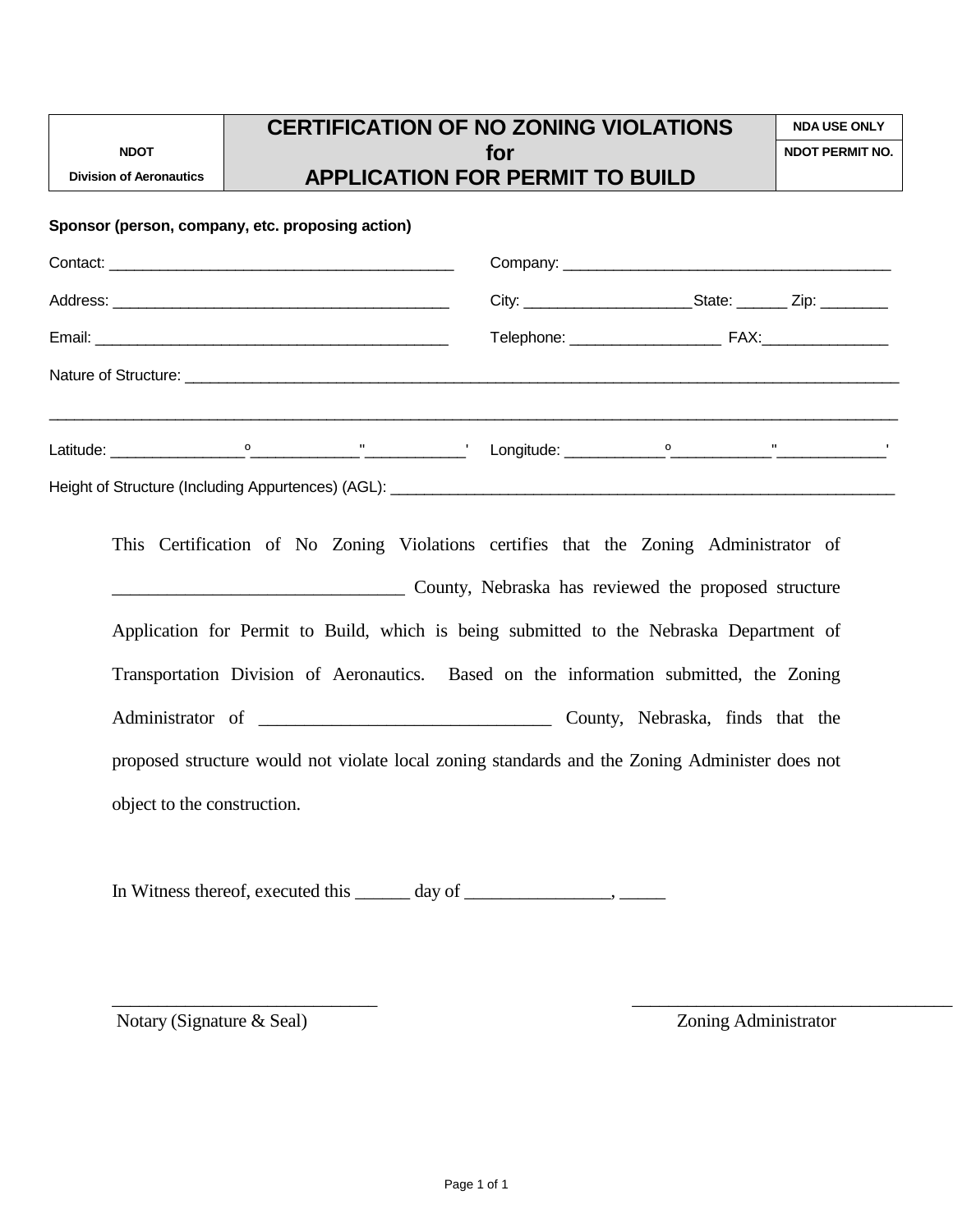# NDOT **NOTICE OF CONSTRUCTUION** PERMIT NO.

**Division of Aeronautics**

| Sponsor (person, company, etc. proposing action) |  |  |  |  |  |  |  |  |  |
|--------------------------------------------------|--|--|--|--|--|--|--|--|--|
|                                                  |  |  |  |  |  |  |  |  |  |
|                                                  |  |  |  |  |  |  |  |  |  |
|                                                  |  |  |  |  |  |  |  |  |  |
|                                                  |  |  |  |  |  |  |  |  |  |
|                                                  |  |  |  |  |  |  |  |  |  |
|                                                  |  |  |  |  |  |  |  |  |  |
|                                                  |  |  |  |  |  |  |  |  |  |
|                                                  |  |  |  |  |  |  |  |  |  |

This form is being provided as notification to the Nebraska Department of Transportation Division of Aeronautics that the referenced structure is being constructed and construction will be completed within 30 days of this notification.

\_\_\_\_\_\_\_\_\_\_\_\_\_\_\_\_\_\_\_\_\_\_\_\_\_\_\_\_\_ \_\_\_\_\_\_\_\_\_\_\_\_\_\_\_\_\_\_\_\_\_\_\_\_\_\_\_\_

Date Sponsor Signature

**Submit to: NDOT Division of Aeronautics 3431 Aviation Road Suite 150 Lincoln, Nebraska 68524-1800**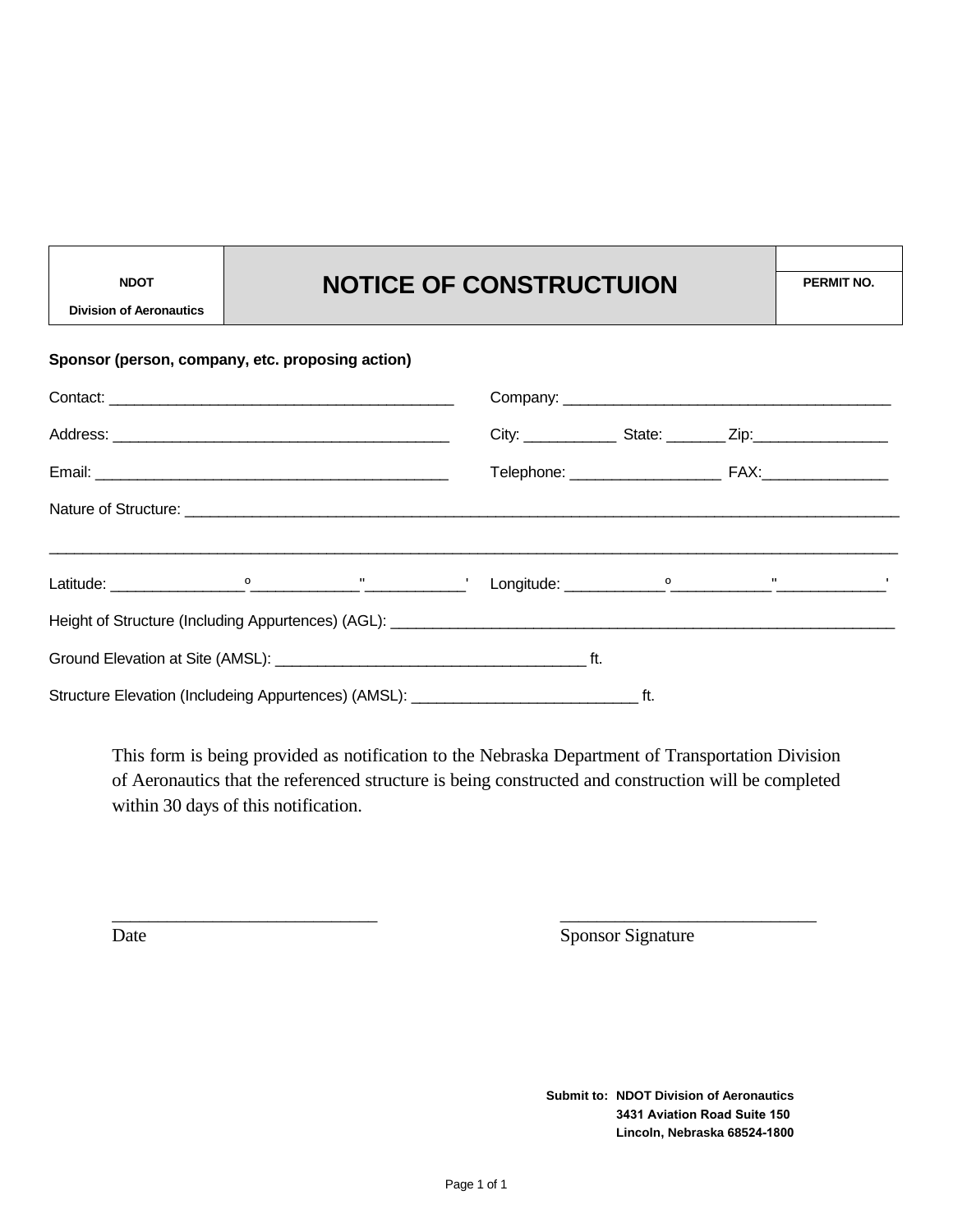|                                               | <b>REQUEST TO CANCEL</b>                         |                       |  |
|-----------------------------------------------|--------------------------------------------------|-----------------------|--|
| <b>NDOT</b><br><b>Division of Aeronautics</b> | <b>PERMIT TO BUILD</b>                           | <b>NDA PERMIT NO.</b> |  |
|                                               | Sponsor (person, company, etc. proposing action) |                       |  |
|                                               |                                                  |                       |  |
|                                               |                                                  |                       |  |
| the second contract of the second con-        | $- \wedge \vee$                                  |                       |  |

**REQUEST TO CANCEL**

| Telephone: ___________________________________                                    |  |              |  | FAX:                                 |  |  |  |  |
|-----------------------------------------------------------------------------------|--|--------------|--|--------------------------------------|--|--|--|--|
| Nature of Structure: Nature of Structure:                                         |  |              |  |                                      |  |  |  |  |
| Latitude:                                                                         |  | $\mathbf{H}$ |  | $Longitude: \_\_\_\_o$ $\_\_\_\_\_o$ |  |  |  |  |
| Height of Structure (Including Appurtences) (AGL): ______________________________ |  |              |  |                                      |  |  |  |  |

This form is being provided as notification to the Nebraska Department of Transportation Division of Aeronautics that the referenced structure

 $\Box$  will not be constructed

 $\square$  has been constructed and is being permanently removed

and therefore, as sponsor of the structure the permit to build is being relinquished.

\_\_\_\_\_\_\_\_\_\_\_\_\_\_\_\_\_\_\_\_\_\_\_\_\_\_\_\_\_ \_\_\_\_\_\_\_\_\_\_\_\_\_\_\_\_\_\_\_\_\_\_\_\_\_\_\_\_ Date Sponsor Signature

> **Submit to: NDOT Division of Aeronautics 3431 Aviation Road Suite 150 Lincoln, Nebraska 68524-1800**